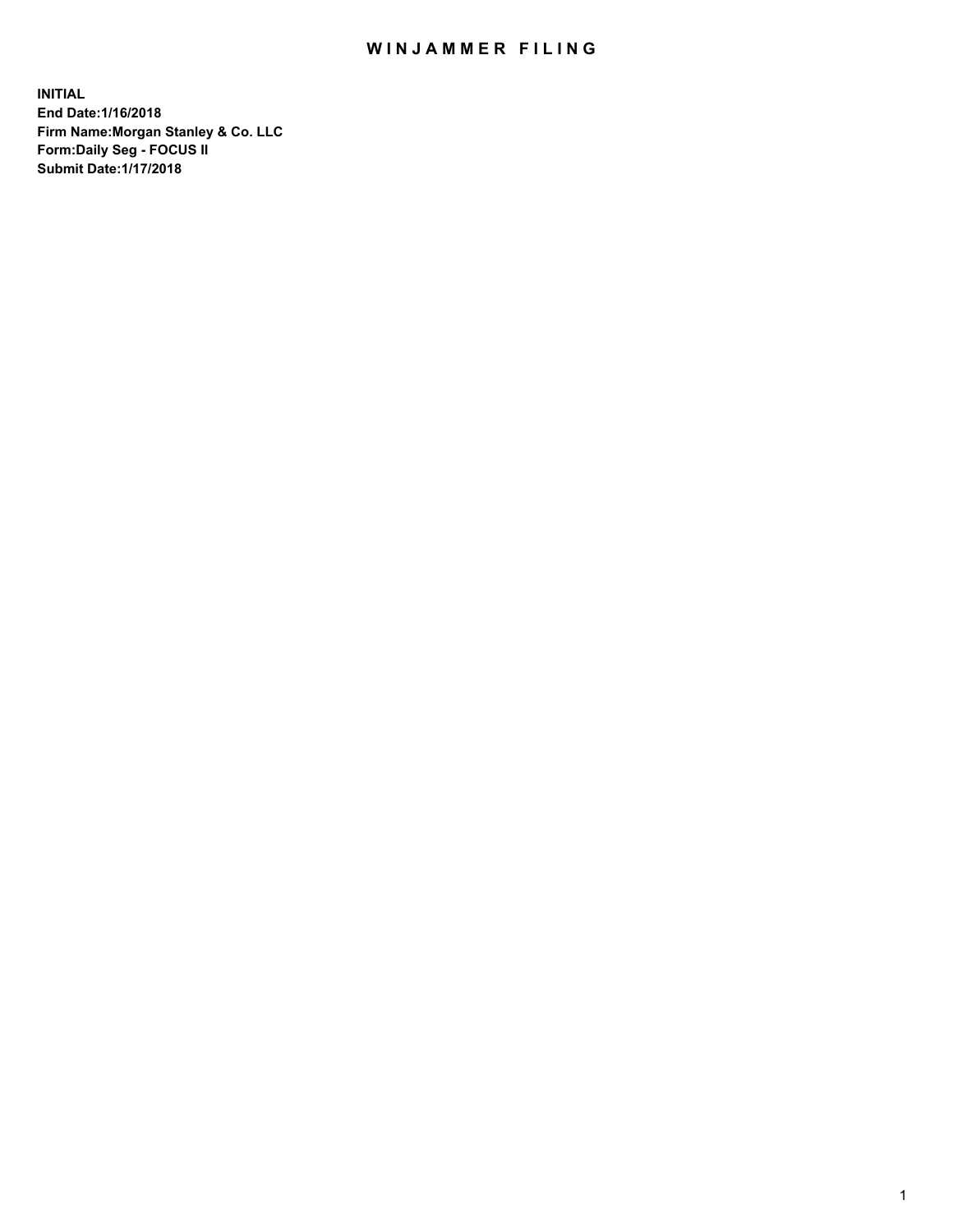## **INITIAL End Date:1/16/2018 Firm Name:Morgan Stanley & Co. LLC Form:Daily Seg - FOCUS II Submit Date:1/17/2018 Daily Segregation - Cover Page**

| Name of Company<br><b>Contact Name</b><br><b>Contact Phone Number</b><br><b>Contact Email Address</b>                                                                                                                                                                                                                          | Morgan Stanley & Co. LLC<br><b>Ikram Shah</b><br>212-276-0963<br>Ikram.shah@morganstanley.com |
|--------------------------------------------------------------------------------------------------------------------------------------------------------------------------------------------------------------------------------------------------------------------------------------------------------------------------------|-----------------------------------------------------------------------------------------------|
| FCM's Customer Segregated Funds Residual Interest Target (choose one):<br>a. Minimum dollar amount: ; or<br>b. Minimum percentage of customer segregated funds required:%; or<br>c. Dollar amount range between: and; or<br>d. Percentage range of customer segregated funds required between: % and %.                        | 285,000,000<br><u>0</u><br>0 <sub>0</sub><br>0 <sub>0</sub>                                   |
| FCM's Customer Secured Amount Funds Residual Interest Target (choose one):<br>a. Minimum dollar amount: ; or<br>b. Minimum percentage of customer secured funds required:%; or<br>c. Dollar amount range between: and; or<br>d. Percentage range of customer secured funds required between: % and %.                          | 140,000,000<br>0 <sub>0</sub><br>0 <sub>0</sub>                                               |
| FCM's Cleared Swaps Customer Collateral Residual Interest Target (choose one):<br>a. Minimum dollar amount: ; or<br>b. Minimum percentage of cleared swaps customer collateral required:% ; or<br>c. Dollar amount range between: and; or<br>d. Percentage range of cleared swaps customer collateral required between:% and%. | 92,000,000<br>0 <sub>0</sub><br>0 <sub>0</sub>                                                |

Attach supporting documents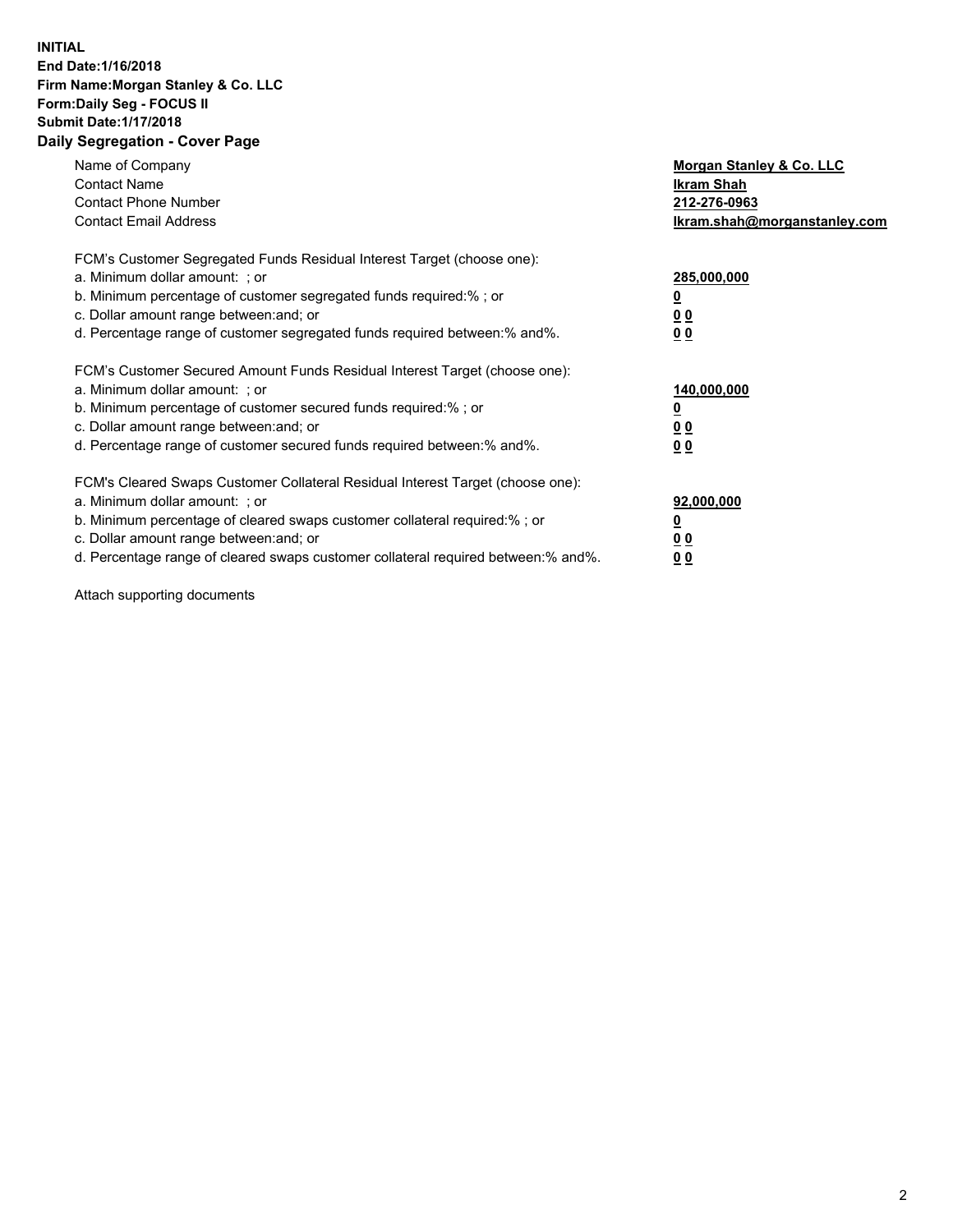## **INITIAL End Date:1/16/2018 Firm Name:Morgan Stanley & Co. LLC Form:Daily Seg - FOCUS II Submit Date:1/17/2018**

## **Daily Segregation - Secured Amounts**

|                | Foreign Futures and Foreign Options Secured Amounts                                                                                                            |                                   |
|----------------|----------------------------------------------------------------------------------------------------------------------------------------------------------------|-----------------------------------|
|                | Amount required to be set aside pursuant to law, rule or regulation of a foreign                                                                               | $0$ [7305]                        |
|                | government or a rule of a self-regulatory organization authorized thereunder                                                                                   |                                   |
| 1.             | Net ledger balance - Foreign Futures and Foreign Option Trading - All Customers                                                                                |                                   |
|                | A. Cash                                                                                                                                                        | 2,763,607,231 [7315]              |
|                | B. Securities (at market)                                                                                                                                      |                                   |
| 2.             | Net unrealized profit (loss) in open futures contracts traded on a foreign board of trade                                                                      | 1,704,239,966 [7317]              |
| 3.             | Exchange traded options                                                                                                                                        | 886,380,065 [7325]                |
|                |                                                                                                                                                                |                                   |
|                | a. Market value of open option contracts purchased on a foreign board of trade<br>b. Market value of open contracts granted (sold) on a foreign board of trade | 10,144,016 [7335]                 |
|                |                                                                                                                                                                | -13,604,953 [7337]                |
| 4.<br>5.       | Net equity (deficit) (add lines 1.2. and 3.)                                                                                                                   | 5,350,766,325 [7345]              |
|                | Account liquidating to a deficit and account with a debit balances - gross amount                                                                              | 28,796,850 [7351]                 |
|                | Less: amount offset by customer owned securities                                                                                                               | -28,216,033 [7352] 580,817 [7354] |
| 6.             | Amount required to be set aside as the secured amount - Net Liquidating Equity<br>Method (add lines 4 and 5)                                                   | 5,351,347,142 [7355]              |
| 7.             | Greater of amount required to be set aside pursuant to foreign jurisdiction (above) or line                                                                    | 5,351,347,142 [7360]              |
|                | 6.                                                                                                                                                             |                                   |
|                | FUNDS DEPOSITED IN SEPARATE REGULATION 30.7 ACCOUNTS                                                                                                           |                                   |
| $\mathbf{1}$ . | Cash in banks                                                                                                                                                  |                                   |
|                | A. Banks located in the United States                                                                                                                          | 176,466,754 [7500]                |
|                | B. Other banks qualified under Regulation 30.7                                                                                                                 | 905,220,288 [7520] 1,081,687,042  |
|                |                                                                                                                                                                | [7530]                            |
| 2.             | Securities                                                                                                                                                     |                                   |
|                | A. In safekeeping with banks located in the United States                                                                                                      | 359,109,547 [7540]                |
|                | B. In safekeeping with other banks qualified under Regulation 30.7                                                                                             | 0 [7560] 359,109,547 [7570]       |
| 3.             | Equities with registered futures commission merchants                                                                                                          |                                   |
|                | A. Cash                                                                                                                                                        | 8,643,373 [7580]                  |
|                | <b>B.</b> Securities                                                                                                                                           | $0$ [7590]                        |
|                | C. Unrealized gain (loss) on open futures contracts                                                                                                            | 352,711 [7600]                    |
|                | D. Value of long option contracts                                                                                                                              | $0$ [7610]                        |
|                | E. Value of short option contracts                                                                                                                             | 0 [7615] 8,996,084 [7620]         |
| 4.             | Amounts held by clearing organizations of foreign boards of trade                                                                                              |                                   |
|                | A. Cash                                                                                                                                                        | $0$ [7640]                        |
|                | <b>B.</b> Securities                                                                                                                                           | $0$ [7650]                        |
|                | C. Amount due to (from) clearing organization - daily variation                                                                                                | $0$ [7660]                        |
|                | D. Value of long option contracts                                                                                                                              | $0$ [7670]                        |
|                | E. Value of short option contracts                                                                                                                             | 0 [7675] 0 [7680]                 |
| 5.             | Amounts held by members of foreign boards of trade                                                                                                             |                                   |
|                | A. Cash                                                                                                                                                        | 1,868,104,774 [7700]              |
|                | <b>B.</b> Securities                                                                                                                                           | 1,345,130,420 [7710]              |
|                | C. Unrealized gain (loss) on open futures contracts                                                                                                            | 886,027,354 [7720]                |
|                | D. Value of long option contracts                                                                                                                              | 10,144,016 [7730]                 |
|                | E. Value of short option contracts                                                                                                                             | -13,604,953 [7735] 4,095,801,611  |
|                |                                                                                                                                                                | [7740]                            |
| 6.             | Amounts with other depositories designated by a foreign board of trade                                                                                         | $0$ [7760]                        |
| 7.             | Segregated funds on hand                                                                                                                                       | $0$ [7765]                        |
| 8.             | Total funds in separate section 30.7 accounts                                                                                                                  | 5,545,594,284 [7770]              |
| 9.             | Excess (deficiency) Set Aside for Secured Amount (subtract line 7 Secured Statement                                                                            | 194,247,142 [7380]                |
|                | Page 1 from Line 8)                                                                                                                                            |                                   |
|                |                                                                                                                                                                |                                   |

- 10. Management Target Amount for Excess funds in separate section 30.7 accounts **140,000,000** [7780]
- 11. Excess (deficiency) funds in separate 30.7 accounts over (under) Management Target **54,247,142** [7785]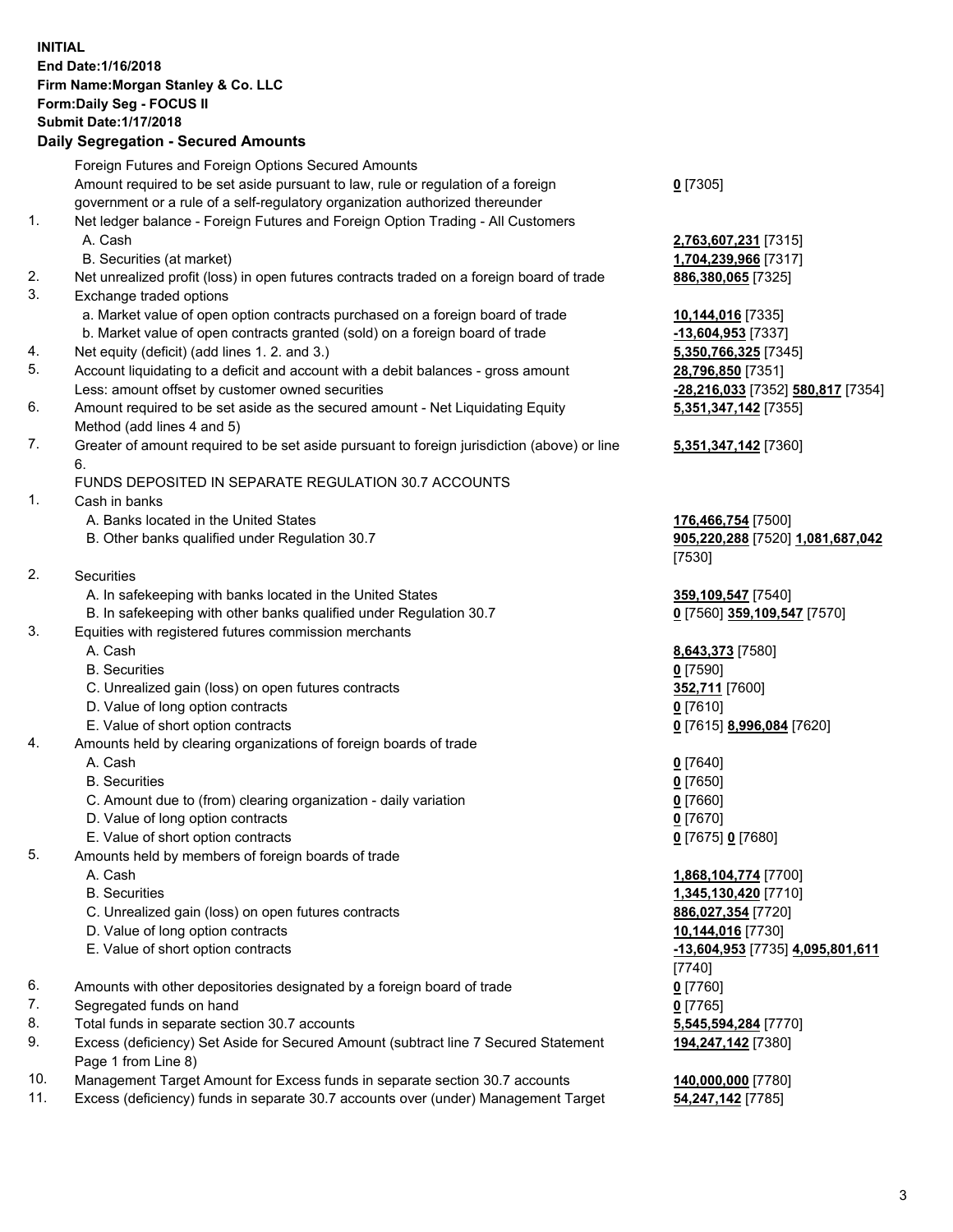**INITIAL End Date:1/16/2018 Firm Name:Morgan Stanley & Co. LLC Form:Daily Seg - FOCUS II Submit Date:1/17/2018 Daily Segregation - Segregation Statement** SEGREGATION REQUIREMENTS(Section 4d(2) of the CEAct) 1. Net ledger balance A. Cash **7,802,238,877** [7010] B. Securities (at market) **4,893,208,182** [7020] 2. Net unrealized profit (loss) in open futures contracts traded on a contract market **1,700,195,269** [7030] 3. Exchange traded options A. Add market value of open option contracts purchased on a contract market **330,127,009** [7032] B. Deduct market value of open option contracts granted (sold) on a contract market **-516,101,365** [7033] 4. Net equity (deficit) (add lines 1, 2 and 3) **14,209,667,972** [7040] 5. Accounts liquidating to a deficit and accounts with debit balances - gross amount **354,128,299** [7045] Less: amount offset by customer securities **-282,760,805** [7047] **71,367,494** [7050] 6. Amount required to be segregated (add lines 4 and 5) **14,281,035,466** [7060] FUNDS IN SEGREGATED ACCOUNTS 7. Deposited in segregated funds bank accounts A. Cash **4,684,172,239** [7070] B. Securities representing investments of customers' funds (at market) **0** [7080] C. Securities held for particular customers or option customers in lieu of cash (at market) **927,916,499** [7090] 8. Margins on deposit with derivatives clearing organizations of contract markets A. Cash **5,281,567,404** [7100] B. Securities representing investments of customers' funds (at market) **0** [7110] C. Securities held for particular customers or option customers in lieu of cash (at market) **3,965,291,683** [7120] 9. Net settlement from (to) derivatives clearing organizations of contract markets **-61,587,221** [7130] 10. Exchange traded options A. Value of open long option contracts **330,127,009** [7132] B. Value of open short option contracts **-516,101,365** [7133] 11. Net equities with other FCMs A. Net liquidating equity **3,928,288** [7140] B. Securities representing investments of customers' funds (at market) **0** [7160] C. Securities held for particular customers or option customers in lieu of cash (at market) **0** [7170] 12. Segregated funds on hand **0** [7150] 13. Total amount in segregation (add lines 7 through 12) **14,615,314,536** [7180] 14. Excess (deficiency) funds in segregation (subtract line 6 from line 13) **334,279,070** [7190]

- 15. Management Target Amount for Excess funds in segregation **285,000,000** [7194]
- 16. Excess (deficiency) funds in segregation over (under) Management Target Amount Excess

**49,279,070** [7198]